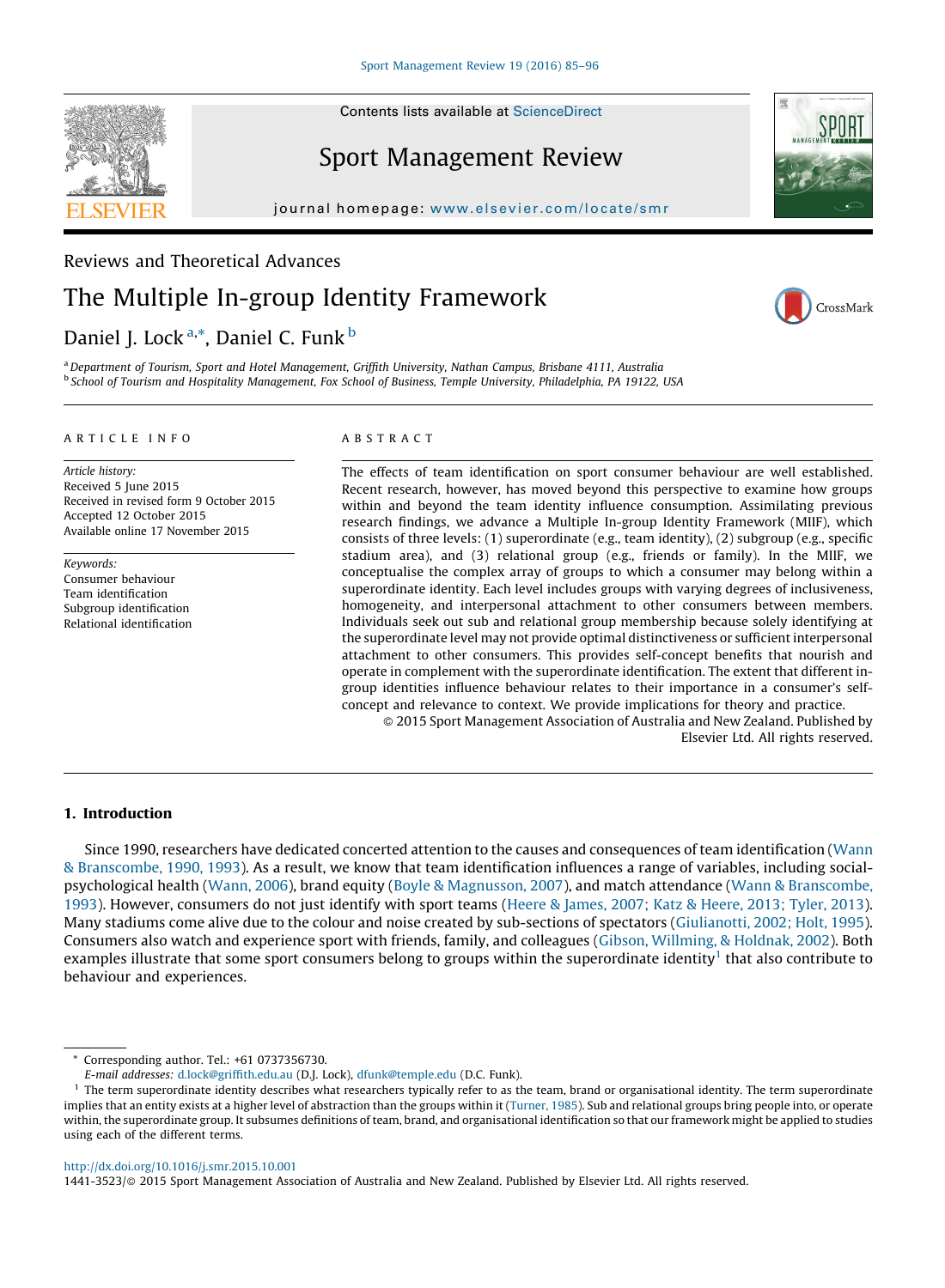For this reason, attention is diversifying from the traditional emphasis on superordinate identification (i.e., team, brand, or organisation). Researchers pioneering this shift have investigated the implications of belonging to supporter groups ([Bernache-Assollant,](#page-10-0) Bouchet, Auvergne, & Lacassagne, 2011; Giulianotti, 2002; Tyler, 2013), tailgates<sup>2</sup> [\(James,](#page-11-0) [Breezeel,](#page-11-0) & Ross, 2001; Katz & Heere, 2013, 2015), and attending matches with friends and family ([Gibson](#page-11-0) et al., 2002). Each study provides novel insights into the benefits and implications of belonging to groups within a superordinate identity. However, the extant research tends to focus on one type of group in-depth, which ignores the complexity and interrelationships that exist between multiple in-group identities. To address this gap in current knowledge, we advance a theoretical framework, which assimilates existing work on subgroup membership and interpersonal attachment to explain why some sport consumers use multiple in-groups to satiate different social needs. This overarching purpose frames three objectives:

- (1) Define the different levels of group to which a sport consumer may belong.
- (2) Outline the deficiencies in superordinate identification that motivate a consumer to identify with less inclusive groups.
- (3) Explain how sport consumers use multiple in-groups to achieve qualitatively distinct self-concept benefits.

As a result, this paper contributes to existing theory in three ways. First, it explains why consumers seek out multiple ingroup identities. Second, it outlines how different sizes and types of groups lead to qualitatively different self-concept benefits in the sport consumption context. Third, it lays the foundation for more integrated studies of the multiple in-groups to which a sport consumer may belong in the future.

#### 2. Conceptual background

In this paper, we discuss a range of groups; however, our central topic is group identification and its connotations for sport consumers and organisations. Because of our emphasis on group identification and intergroup processes, we develop the Multiple In-group Identity Framework (MIIF) using social psychological theories of self-representation (Brewer & [Gardner,](#page-10-0) 1996) and social identity (Tajfel & Turner, 1979; [Turner,](#page-11-0) 1985). We use [Turner's](#page-11-0) (1982, p. 15) definition of a group ''as two or more individuals who share a common social identification of themselves or, which is nearly the same thing, perceive themselves to be members of the same social category.'' Therefore, the groups we discuss here involve two or more people who cognitively realise their shared membership of a group, which might be a friendship, stadium section (e.g., bleachers), or superordinate entity. Identification, in this sense, does not require approval from other individuals or group members to exist, only recognition in a person's self-concept [\(Turner](#page-11-0) & [Reynolds,](#page-11-0) 2008).

Group identification pertains to a sense of oneness between a person and collection of people who share a common characteristic ([Ashforth](#page-10-0) & Mael, 1989). It is this sense of oneness, or shared identity, which leads an individual to describe in-group actions and events using language, such as 'us' or 'we'. The use of associative pronouns illustrates the intertwining of a person's self-concept with the groups to which he or she belongs (Tajfel & [Turner,](#page-11-0) 1979). The influence of various group memberships, from a social identity perspective, combines with an individual's unique and idiosyncratic personal identity to comprise his or her self-concept [\(Turner,](#page-11-0) 1985). Critiquing this perspective, [Brewer](#page-10-0) and [Gardner](#page-10-0) (1996) and Prentice, Miller, and [Lightdale](#page-11-0) (1994) challenged the personal–social identity dualism, arguing for a more nuanced consideration of the social groups to which a person might belong (Brewer & [Gardner,](#page-10-0) 1996; [Prentice](#page-10-0) et al., 1994). Accordingly, Brewer and [Gardner](#page-10-0) (1996) divided social groups into two types: (1) collective and (2) relational.

Collective identification occurs in relation to large, inclusive groups (e.g., national identity, gender or sport team) as the result of an attraction to group totems, symbols, and characteristics (Brewer & [Gardner,](#page-10-0) 1996; Prentice et al., 1994). Although some members of collective groups interact, the primary attraction and attachment stem from positive evaluations of ingroup characteristics. Relational identification, in contrast, emerges due to interpersonal attachments that also contribute to a person's self-concept (Brewer & [Gardner,](#page-10-0) 1996; Prentice et al., 1994). As [Prentice](#page-11-0) et al. (1994, p. 485) explained: ''in these groups, the strength of group attachment depends critically on the extent to which one knows, likes and feels similar to other members of the group.'' The collective–relational dualism illustrates that an individual may use different group memberships to satisfy group affiliation or interpersonal objectives.

A consumer will typically identify with a constellation of collective and relational groups that relate to various aspects of his or her life (Tajfel & [Turner,](#page-11-0) 1979). Furthermore, these groups provide a sense of coherence and placement in society (Deaux, 1993; Roccas & [Brewer,](#page-10-0) 2002; Tajfel, 1969). The groups to which a person belongs need not interact. For example, an individual might belong to groups of workmates and family friends that exist completely separately. A consumer might also belong to groups that operate in conjunction (e.g., parent and sport fan) or hierarchically (e.g., team and subgroup). In the following section, we outline the three levels of the MIIF at which these collective and relational group dynamics occur in relation to sport teams.

 $2$  Tailgating groups, as studied by James et al. [\(2001\)](#page-11-0) and Katz and Heere [\(2013,](#page-11-0) 2015), represent a relational group prevalent in the context of U.S. sport. Within the MIIF, we review literature published on this topic using the descriptor of tailgating. However, we stress that from a conceptual standpoint, other situations in which multiple relational groups converge based on the interpersonal connections of members (e.g., drinks in a pub before a match) provide an equivalent example, which applies to a broader array of consumer cultures.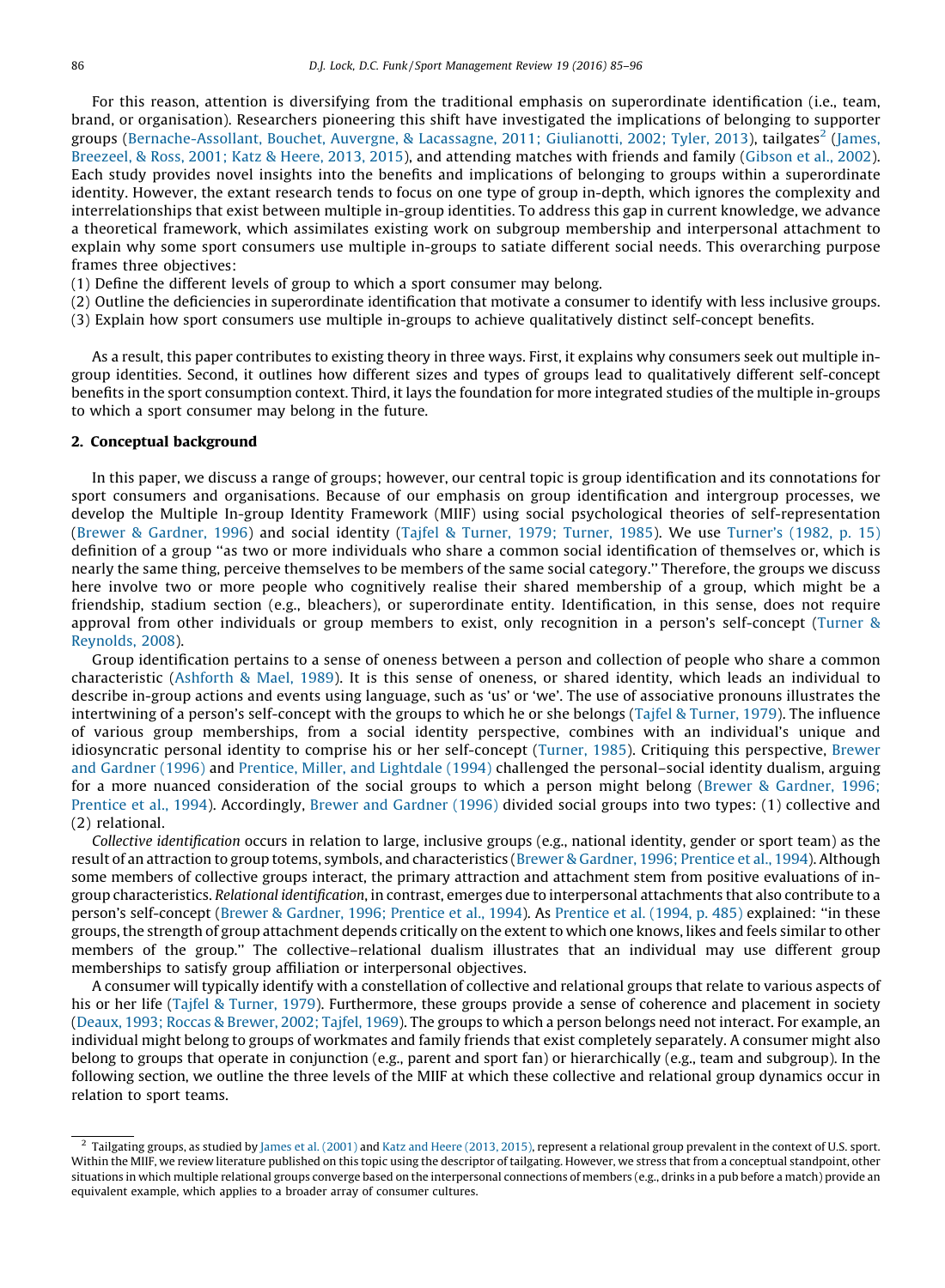#### <span id="page-2-0"></span>3. Theoretical framework

Throughout this paper, we discuss multiple in-groups in relation to consumer experiences prior to, during, and after a team's matches. The term consumer defines an individual that: (1) spends time, money, or effort to interact with a sport organisation's products or services at some level; and (2) may or may not identify with the superordinate identity. Conceptualising consumers in this manner provides us with flexibility to consider how sub or relational groups satisfy social needs and foster loyalty in addition to, or aside from, superordinate identification. The groups we present play varying roles in consumption, dependent on their centrality and importance in an individual's self-concept.

Fig. 1 displays the three levels of the MIIF. The largest circle in Fig. 1 represents the superordinate identity: the most abstract group with which a consumer may identify (i.e., team, brand, or organisational identity). The superordinate identity contains all consumers of a sport team. As such, it is the most inclusive level of the framework. Subgroups exist within the superordinate identity and consist of a sub-section of team consumers. We list the different terms used to describe subgroups in previous work in Section [3.2.](#page-4-0) There is evidence that subgroups draw ideological content from, and interact with, external communities [\(Bernache-Assollant](#page-10-0) et al., 2011; Tyler, 2013). We illustrate this point with the subgroup slightly overlapping the superordinate identity. At the least inclusive level are relational groups, including friends, family, work, and category groups (Brewer & [Gardner,](#page-10-0) 1996; Prentice et al., 1994). Fig. 1 displays the three forms of relational group: A, B and C. Circle A represents external socialisation, which involves a relational group that exists aside from the superordinate identity and socialises a person into (1) superordinate identification, (2) subgroup identification, or (3) a combination of both. Circle B depicts subgroup relationships, which develop through sharing membership of a sub-section of consumers. Finally, Circle C displays superordinate relationships, which emerge through a common identification with a sport organisation (cf. [Wann,](#page-11-0) [2006](#page-11-0)).

The perforated circles distinguishing the three levels of the MIIF illustrate that the boundaries of each group level are dynamic and permeable. As such, consumers may move between levels in order to satisfy different social needs. The perforated lines imply that group size, type, and structure may fluctuate and change over time. This may involve the addition of new members to an existing group or the genesis of a relational group into a distinctive subgroup. For example, Dan Blatch attended the 1998 State of Origin series (an annual Australian Rugby League three-game series between New South Wales and Queensland) to celebrate his birthday with a relational group of two dozen friends that all wore blue afro wigs and shirts ([Walshaw,](#page-11-0) 2014). Blatch's friendship group existed aside from support for the New South Wales Rugby League (NSWRL) team, thus it represented an example of relational group A at its inception. After a sustained marketing effort from the NSWRL and National Rugby League, using Blatch as a consultant, 15,000 New South Wales supporters wore the blue afro



Fig. 1. MIIF: superordinate, subgroup and relational group representation.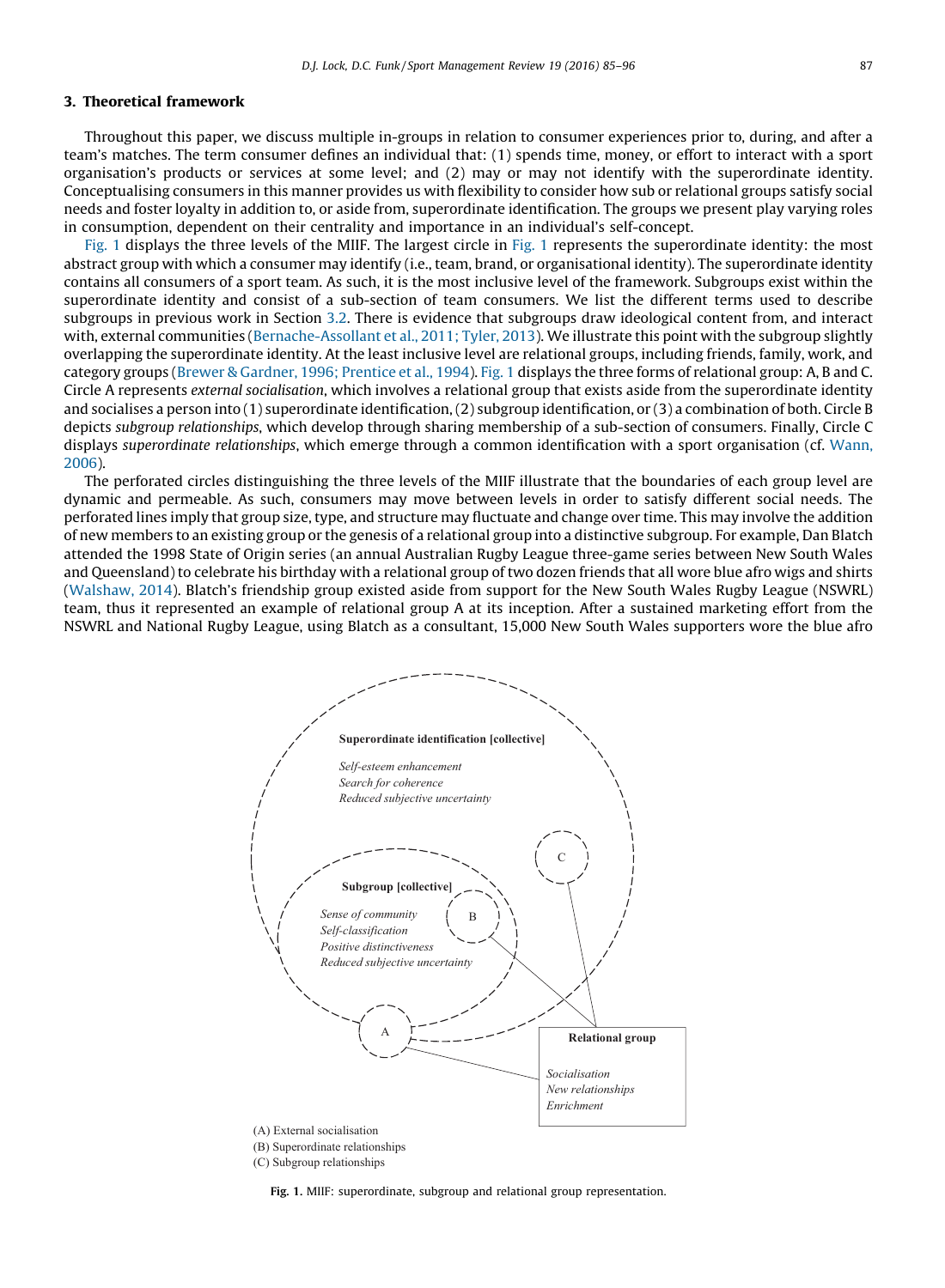wigs and shirts in 2014 as part of a specially ticketed subgroup named Blatchy's Blues. The example of Blatchy's Blues illustrates that a relational group may transition into subgroup that people seek out due to its totems, symbols, and values (i.e., cheaper tickets, fanaticism, plus blue wig and shirt). In the MIIF, we classify each level based on what attracts a person to identify at a point in time. We acknowledge that this may shift temporally.

To illustrate our underlying approach, consumers of the Portland Timbers in Major League Soccer (MLS), maintain varying degrees of superordinate identification (cf. Tajfel & [Turner,](#page-11-0) 1979). In turn, all members of the superordinate identity understand that the Seattle Sounders is a traditional rival, Timber Joey is the team mascot, and that Providence Park is the 'best' venue in the MLS. However, within the superordinate identity, a smaller subgroup called The Timbers exists. The Timbers attracts consumers due to its expressive symbols and values. Not all consumers belong to The Timbers; hence, it is less inclusive than the superordinate identity and more homogeneous (i.e., consumers share two identities: Portland Timbers and The Timbers; cf. [Turner,](#page-11-0) 1985). Finally, Portland Timbers consumers, in many instances, attend games or interact with relational groups comprised of friends, family, workmates, or fellow social category members. Such groups form through external, superordinate, or subgroup socialisation. These small groups provide consumers with opportunities for social interaction and interpersonal attachment within the more inclusive superordinate and subgroup identities.

Although stipulating three levels of the MIIF to which a consumer might belong, we acknowledge that not all individuals identify with all groups. It is entirely plausible that an individual will attend games on his or her own, identifying only at the superordinate level. An individual may also identify with a superordinate and relational group, but not a subgroup. Another individual may attend with members of a relational or subgroup with no superordinate identification whatsoever. Finally, a consumer may use the full suite of superordinate, sub and relational group identities to satiate his or her social needs (cf. [Baumeister](#page-10-0) & Leary, 1995). The following sections review literature published on the three levels of group to which a consumer may belong.

#### 3.1. Superordinate identification

The term team identification, taken literally, refers to a consumer's identification with the group of players who compete for an organisation in a sporting contest. Yet, studies exploring team identification generally approach the subject with a broader focus (Boyle & Magnusson, 2007; Lock, Funk, Doyle, & McDonald, 2014; [Underwood,](#page-10-0) Bond, & Baer, 2001). We use the term superordinate identification to describe those aspects of the team, organisation and brand that consumers assimilate into an overall image of a sport organisation. Much research on superordinate identification investigates the causes [\(Fink,](#page-10-0) Trail, & [Anderson,](#page-10-0) 2002; Wann, Tucker, & Schrader, 1996) or consequences of identification (Boyle & [Magnusson,](#page-10-0) 2007; Wann & [Branscombe,](#page-10-0) 1993). From this body of knowledge, three main self-concept benefits emerge in relation to the superordinate identity: self-esteem enhancement, a search for coherence, and subjective uncertainty reduction.

First, individuals associate with groups that they evaluate to be distinct from defined outgroups, which leads to the accrual of self-esteem benefits from positive intergroup comparisons ([Turner,](#page-11-0) 1975). The propensity of sport consumers to bask in the reflected glory (BIRG) of winning teams provides a salient example of this phenomenon [\(Cialdini](#page-10-0) et al., 1976; Delia, 2015; Fink et al., 2002; Fisher & [Wakefield,](#page-10-0) 1998; Trail et al., 2012). However, sport consumers also support unsuccessful teams (Fisher & Wakefield, 1998; Wann & [Branscombe,](#page-10-0) 1990). In these cases, individuals achieve positive intergroup comparisons after losses by employing creative image maintenance strategies [\(Cialdini](#page-10-0) et al., 1976; Tajfel & [Turner,](#page-10-0) 1979). These include blasting opposing teams and players (Cialdini & [Richardson,](#page-10-0) 1980), boosting the in-group's chances of success ([Bernache-Assollant,](#page-10-0) Lacassagne, & Braddock, 2007), or displaying unrealistic optimism in relation to future performances ([Jones,](#page-11-0) 2000). Each tactic allows consumers to evaluate their in-group identity positively and maintain or enhance self-esteem.

Second, superordinate identification contributes to the formation of a coherent self-concept ([Deaux,](#page-10-0) 1993; Tajfel, 1969), basedonanindividualhavinga consistent andexplainable set of groupmemberships (e.g.,humanrights activists areunlikely to identify with the National Rifle Association). Researchers have explored individuals' identification with, and disidentification from, organisations with congruent or incongruent values to their own (Elsbach & [Bhattacharya,](#page-10-0) 2001; Foster & Hyatt, 2007; Lock & Filo, [2012\)](#page-10-0). Identifying with a superordinate group that embodies values and characteristics deemed important by a consumer leads to a benefit as it reinforces and extends his or her self-image. Examples of desirable organisational traits uncovered in previous literature include an overt community orientation (Heere & [James,](#page-11-0) 2007; Lock et al., 2014) or the representation of socially conscious values (e.g., environmental corporate social responsibility; [Walker,](#page-11-0) 2013).

Third, superordinate identification can reduce a consumer's subjective uncertainty (Hogg, 2000; Hogg & [Mullin,](#page-11-0) 1988; [Turner,](#page-11-0) 1985). Subjective uncertainty occurs when a person feels that his or her beliefs in relation to a topic, object or issue vary from others in a given social context [\(Turner,](#page-11-0) 1985). [Dimmock](#page-10-0) and Grove (2006) found that attempts to reduce subjective uncertainty influenced team preference in a sample of students. Specifically, students emulated the preferences of friends and family to reduce personal doubt when choosing a team to support. Dimmock and Grove also found that students sought to replicate the behaviour of friends and family when deemed to be prototypical (i.e., an ideal representation of an authentic consumer).

#### 3.1.1. Limitation

The current literature on team, organisational, or brand identification outlines three basic self-concept benefits. These are (1) self-esteem through positive status comparisons, (2) a coherent self-concept, and (3) reduced subjective uncertainty.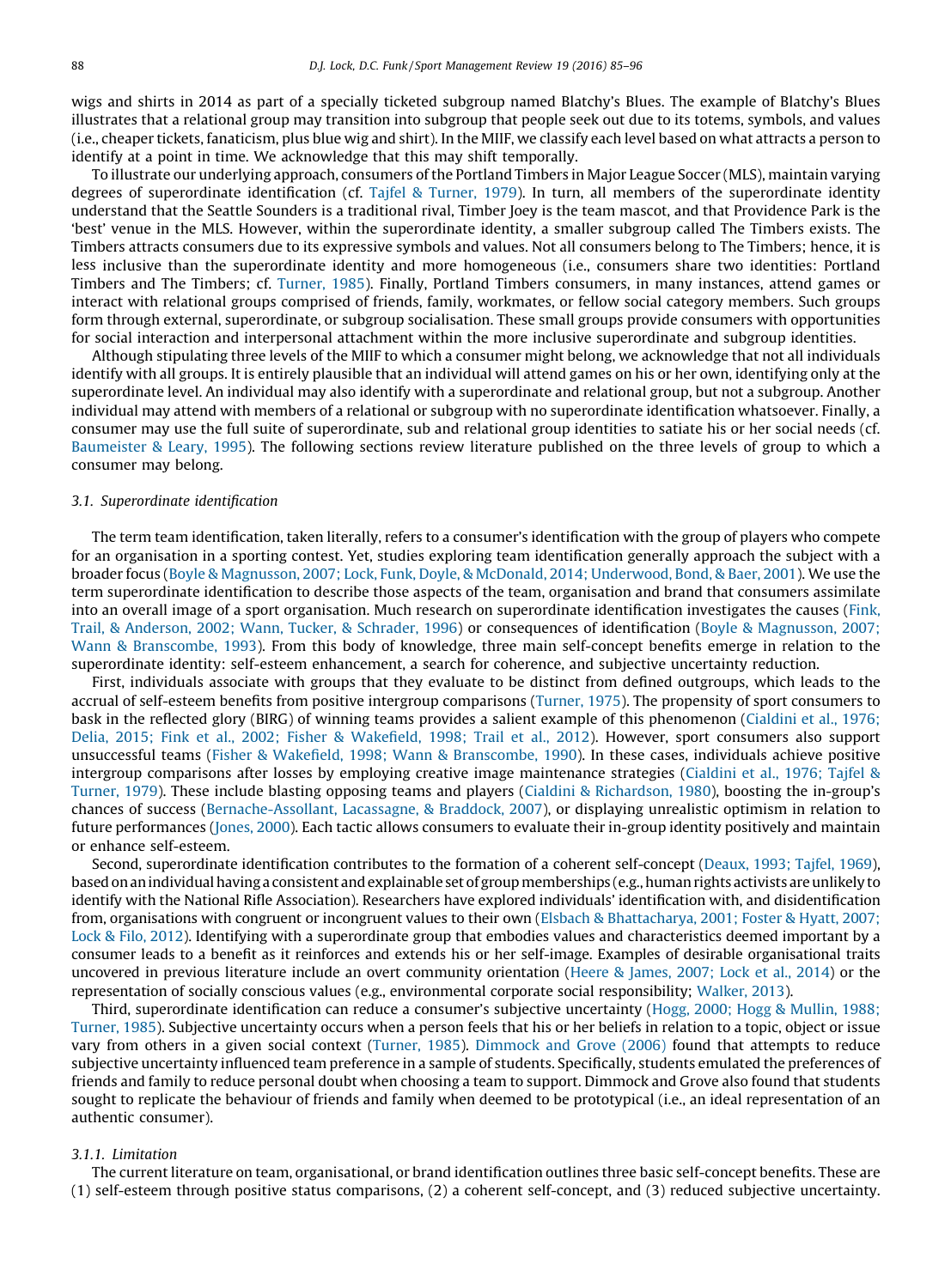<span id="page-4-0"></span>Superordinate identification, however, fails to satisfy two important social needs. First, if a sport consumer belongs to the superordinate group, only, he or she must identify with a homogeneous set of organisational characteristics. In optimal distinctiveness theory, [Brewer](#page-10-0) (1991) posits that if an individual perceives a superordinate group to be too inclusive, he or she will seek out less inclusive subgroups with more specific symbols and characteristics to achieve an ideal state. Studies of university students ([Hornsey](#page-11-0) & Hogg, 1999), Linux users (Bagozzi & [Dholakia,](#page-10-0) 2006b), and music consumers endorse this premise [\(Abrams,](#page-10-0) 2009).

Second, superordinate identification – in the majority of cases – involves membership of large abstract entities [\(Tajfel,](#page-11-0) [1969](#page-11-0)). Such groups do not require interpersonal contact between members. Therefore, individuals may use relational groups – premised on interpersonal contact – to satiate social needs for meaningful interpersonal attachment [\(Tajfel,](#page-11-0) 1969). Research on social-psychological health demonstrates that team identification correlates with the number of temporary and enduring social connections a person shares with other consumers (Wann, [Waddill,](#page-11-0) Polk, & Weaver, 2011). However, this involves the formation of embedded relational groups within the superordinate identification. We contend that these two social limitations of superordinate identification activate a need in some consumers to pursue membership of smaller and less inclusive groups.

#### 3.2. Subgroup identification

Researchers use various terms to label groups that exist within a superordinate identity. For example, researchers have used subculture (Schouten & [McAlexander,](#page-11-0) 1995), small group (Bagozzi & [Dholakia,](#page-10-0) 2006a), user-group (Bagozzi & [Dholakia,](#page-10-0) [2006b\)](#page-10-0), nested sub-community ([Brodsky](#page-10-0) & Marx, 2001), and fan group ([Bernache-Assollant](#page-10-0) et al., 2011). The term subgroup delineates that an entity exists within a superordinate group (see [Fig.](#page-2-0) 1). Given our theoretical focus on social-psychological research, we use this term to denote the second level of the MIIF (Brewer, 1991; [Hornsey](#page-10-0) & Hogg, 1999). The subgroups we describe in the MIIF operate symbiotically with the superordinate identity ([Brodsky](#page-10-0) & Marx, 2001). That is, without a sport organisation to direct time and emotion towards, consumer subgroups would not exist.

Identification with a subgroup can satisfy an individual's needs for distinctiveness, especially if he or she perceives a superordinate identity to be overly inclusive or nebulous (Brewer, 1991; [Hornsey](#page-10-0) & Hogg, 1999). Forming smaller and more homogeneous subgroups brings consumers with similar ideologies or behaviours together, within the superordinate identity [\(Hornsey](#page-11-0) & Jetten, 2004). Notable examples of subgroups include The Barmy Army (England cricket), The Kop (Liverpool Football Club), and Blatchy's Blues (New South Wales State of Origin Rugby League). In the MIIF, a subgroup must be large enough so that(a) individuals identify to associate with group symbols, motifs and characteristics, and (b) not purely because of interpersonal attachments to other people. Much of the research on subgroups concerns fanatics (e.g., [Bernache-](#page-10-0)[Assollant](#page-10-0) et al., 2011). However, consumers with varying levels of identification may associate with the subgroups we discuss in order to access a range of self-concept benefits. The main self-concept benefits emerging from existing research include: (1) a sense of community ([Tyler,](#page-11-0) 2013), (2) self-classification [\(Giulianotti,](#page-11-0) 2002; Holt, 1995), (3) subgroup distinctiveness ([Bernache-Assollant](#page-10-0) et al., 2011), and (4) reduced subjective uncertainty [\(Hornsey](#page-11-0) & Hogg, 1999; Hornsey & [Jetten,](#page-11-0) 2004). These benefits feature within the subgroup illustration within [Fig.](#page-2-0) 1. We discuss these self-concept benefits in relation to three contexts: satellite, stadium sections, and contrasting subgroups.

#### 3.2.1. Satellite subgroups

As depicted in [Fig.](#page-2-0) 1, satellite subgroups exist within the superordinate identification (cf. Kerr & [Gladden,](#page-11-0) 2008). The term satellite subgroup reflects sub-sections of consumers that come together in different regions to consume a team from afar. There are two primary examples of satellite subgroups that emerge in previous literature, both of which stem from an initial identification with a superordinate entity [\(Tyler,](#page-11-0) 2013). First, Kerr and [Gladden](#page-11-0) (2008), and [Bagozzi](#page-10-0) and [Dholakia](#page-10-0) (2006b) discuss subgroups that bring consumers together in one country to consume a global brand (e.g., Manchester United or Liverpool consumers in Australia). Second, Tyler [\(2013\)](#page-11-0) explored identification with the American Outlaws (AO), and its regional chapters, which provided a forum for supporters of the U.S. men's national soccer team across America.

Existing literature posits two benefits stemming from identification with satellite subgroups: sense of community and reduced subjective uncertainty. Noting the importance of chapter membership, Tyler [\(2013,](#page-11-0) p. 90) observed, ''the local subgroup is the most frequent source of engagement for members.'' Accordingly, he observed how the satellite subgroup fostered a sense of community with other AO members from a member's home region. The placement of AO chapters in specific cities and regions led to the genesis of unique norms and rituals influenced by the members and local culture of each subgroup. Tyler [\(2013\)](#page-11-0) argued that the emergence of norms and rituals provided common ground and belonging for members. In turn, this reduced member uncertainty in relation to the superordinate AO national group.

The sense of community and belonging experienced by AO chapter members also fostered participation in purposeful behaviours to support the subgroup and superordinate entity. Bagozzi and [Dholakia](#page-10-0) (2006b) illustrated that Linux User Group members took part in mundane tasks to benefit the Open Source Software movement (superordinate identity) and their own satellite subgroup. Similarly, Tyler [\(2013\)](#page-11-0) observed how AO chapter members constructed banners to display local subgroup identities at U.S. men's soccer games. These behaviours took place due to identification with the satellite subgroup and superordinate group in complement.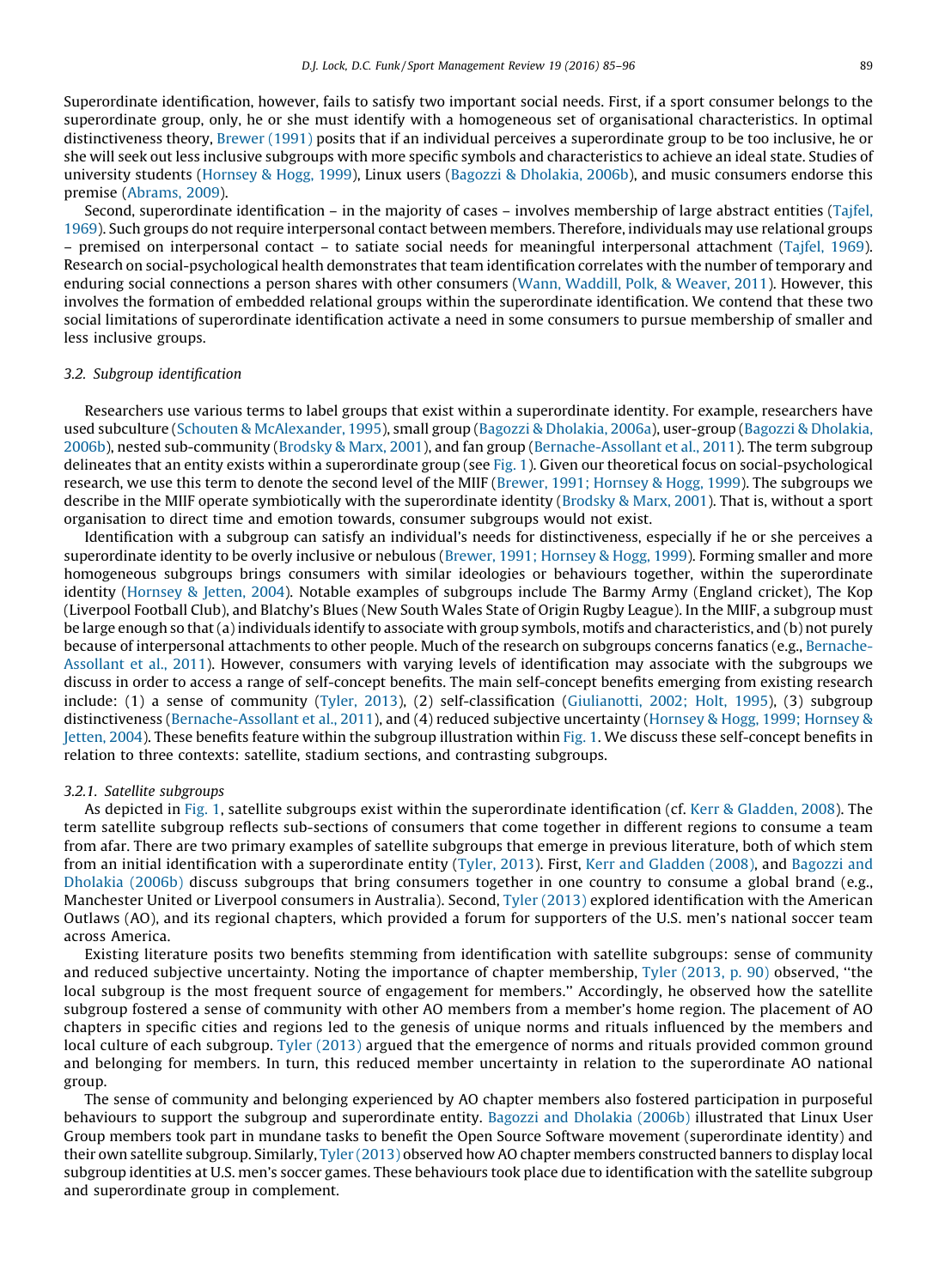#### 3.2.2. Stadium sections

A consumer may also identify with specific cohorts, or behaviours, to self-classify as a knowledgeable and authentic spectator. Blatchy's Blues, The Timbers, and The Kop are each notable examples of stadium sections that add colour and noise to venues. Holt [\(1995\)](#page-11-0) conducted an 18-month ethnographic study of Chicago Cubs spectators in the U.S., which underpinned the development of a typology of consumption practices. He observed that consumers participated in actions to demonstrate affiliation with the Cubs and ''distinction from other spectators at varying levels'' (Holt, [1995](#page-11-0), p. 12). The spectators sought distinctiveness from other spectators through sitting in the bleachers. Sitting in this section provided consumers with a means to self-classify with a subgroup defined by its place in the stadium and status as a location for knowledgeable, raucous, and involved spectators.

A seat in the bleachers or an equivalent stadium section does not assure a consumer's status or prowess as a knowledgeable spectator [\(Giulianotti,](#page-11-0) 2002). Neophyte consumers may sit in the bleachers to obtain image-related benefits in a similar manner to basking in reflected glory [\(Cialdini](#page-10-0) et al., 1976). Holt [\(1995\)](#page-11-0) observed how experienced spectators distinguished themselves from neophyte consumers who were seeking such benefits by participating in conventions and rituals to demonstrate status. Consistent with this observation, Tyler [\(2013\)](#page-11-0) found that neophyte AO members quickly learned norms and rituals when attending U.S. men's soccer team matches to legitimate their identity. Self-classification reduces uncertainty in terms of prototypical behaviours through conformity to conventions that are common to experienced spectators. In turn, this provides a source of distinctiveness in relation to less involved or knowledgeable consumers.

#### 3.2.3. Contrasting subgroups

Political identification offers a useful example of how members of one party (e.g., U.S. Democrats) form subgroups based on differing ideologies and value systems [\(Hornsey](#page-11-0) & Jetten, 2004). In this example, subgroups assimilate individuals with similar beliefs in relation to the superordinate group (e.g., centre-right versus liberal Democratic politics). Illustrating a similar process, [Bernache-Assollant](#page-10-0) et al. (2011) traced the socio-historical genesis of two Marseille Football Club (MFC) subgroups. The Commando Ultras converged around a conservative and nationalistic group identity, based on enthusiastic support for MFC. In contrast, the South Winners sought to champion MFC fan-ship and identification with the city of Marseille. Pertinently, each group used external communities in the construction of its identity, which extends the argument of Heere and James [\(2007\)](#page-11-0) to subgroup formation. The Commando Ultras drew on nationalistic values, while the South Winners aligned closely with the local identity of the Marseille region. This contribution aligns with [Tyler's](#page-11-0) (2013) argument that subgroup members identify with multiple targets (e.g., U.S. national team, AO national, AO regional). Because of the ideological differences between the Commando Ultras and the South Winners, consumers merged into subgroups that most closely aligned with their own values. By converging with other spectators that shared similar values, membership of each group reduced subjective uncertainty in relation to prototypical expressions of MFC support (Hogg, 2000; [Hornsey](#page-11-0) & Hogg, [1999;](#page-11-0) Tyler, 2013).

#### 3.2.4. Limitation

The literature we have reviewed endorses [Brewer's](#page-10-0) (1991) optimal distinctiveness argument. Belonging to a satellite, stadium section, or contrasting subgroup provides consumers with additional content to furnish their self-concept. Yet, such subgroups exist without the necessity for interpersonal attachments between all members. Therefore, the superordinate and subgroup levels of our framework do not satisfy the need for meaningful interpersonal attachments ([Baumeister](#page-10-0) & Leary, [1995](#page-10-0)). Identification at superordinate and subgroup levels, however, might lead to the formation of meaningful interpersonal attachments, which we discuss in Section 3.3.

#### 3.3. Relational groups

The least inclusive level ofthe MIIF includes groups that require face-to-face interaction and some degree of interpersonal attachment between individuals ([Prentice](#page-11-0) et al., 1994). We use the term relational group, instead of relational subgroup, as the interpersonal attachments that exist in family, friendship, vocational, or social categories may form outside the superordinate identity and operate in other circumstances aside from team support (e.g., James, 2001; Spaaij & [Anderson,](#page-11-0) [2010](#page-11-0)).

[Fig.](#page-2-0) 1 depicts the relational level with the three smallest circles. Each circle (A, B, and C) denotes a different path to relational group formation. Aveni [\(1977\)](#page-10-0) noted the prevalence of relational groups in collective behaviour following observations of sport crowds in Ohio. He observed that, ''people moved together in groups, yelled or shouted obscenities in groups and disbanded in groups'' [\(Aveni,](#page-10-0) 1977, p. 97). Sluss and [Ashforth](#page-11-0) (2008) argued that relational groups provide behavioural scripts and social influence, which anthropomorphise an organisation's identity. Translating these findings to a sport setting, membership of relational groups educates consumers on key in-group rituals and norms (i.e., behavioural scripts), and brings the abstract superordinate identity to life through interpersonal interactions (i.e., anthropomorphises). It also provides consumers with opportunities to satisfy the human need for meaningful relationships and belonging [\(Baumeister](#page-10-0) & Leary, 1995).

The structure of relational groups ranges from simple to complex. For example, two individuals might attend a game as best friends, sharing a common definition of their interpersonal attachment as mates. In a more complex scenario, [Katz](#page-11-0) and Heere [\(2013\)](#page-11-0) elucidated how different relational groups came together to form tailgating groups, based on the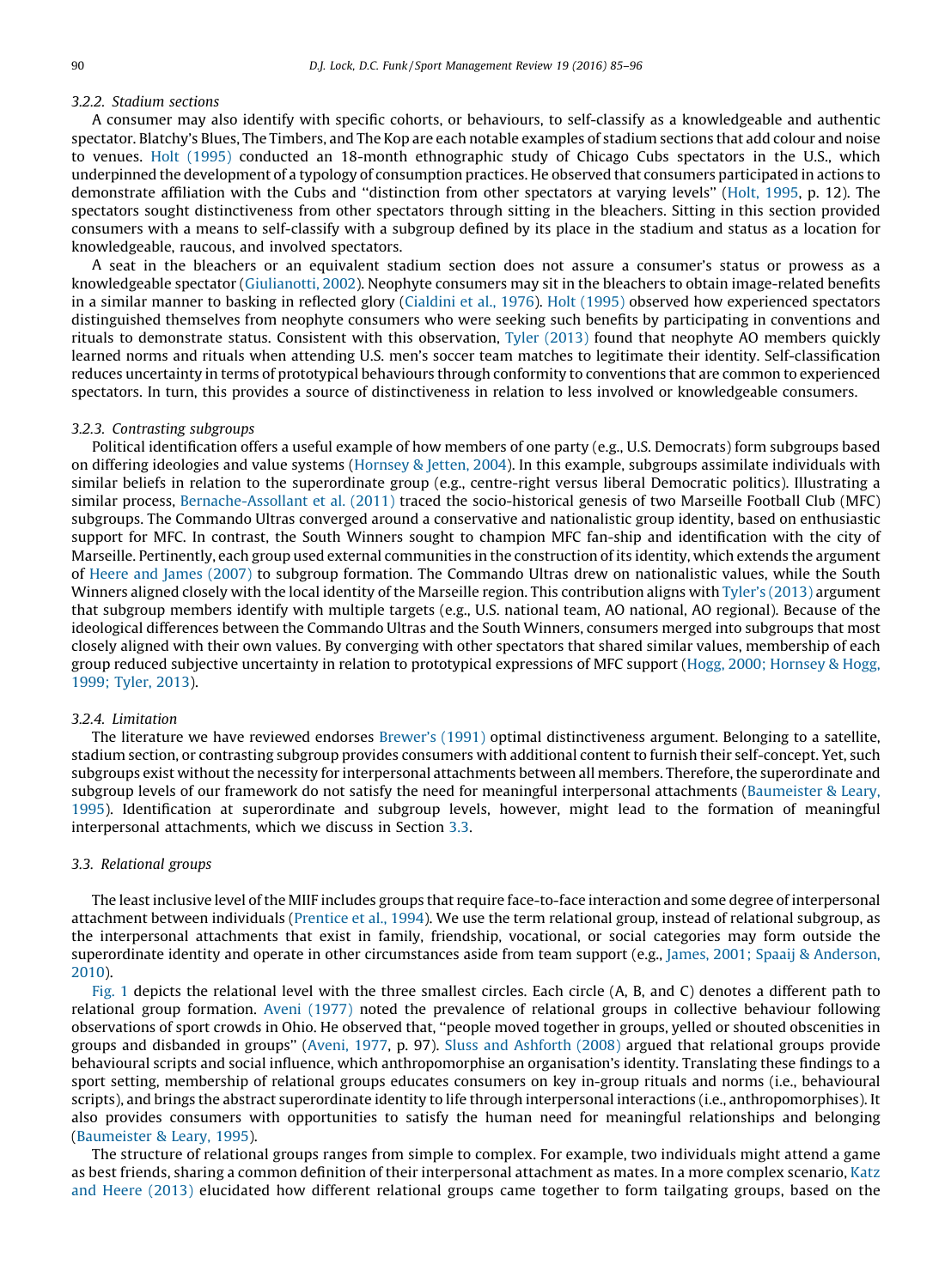leaders existing social networks. Both examples illustrate groups of different sizes and complexity, which formed through interpersonal attraction, not because of an attraction to group totems, symbols, or characteristics ([Prentice](#page-11-0) et al., [1994\)](#page-11-0).

Consumers attend matches in a variety of relational groups. For example, researchers discuss the importance of relational interactions with friends and family [\(Gibson](#page-11-0) et al., 2002; Katz & Heere, 2013; Lock, Taylor, Funk, & Darcy, 2012; Spaaij & [Anderson,](#page-11-0) 2010), work groups (Katz & [Heere,](#page-11-0) 2013), and social categories (e.g., religious group, ethnicity; Heere & [James,](#page-11-0) [2007](#page-11-0)). We discuss the benefits of belonging to these different relational groups in three categories: external socialisation, new relationships, and enrichment.

#### 3.3.1. External socialisation

In [Fig.](#page-2-0) 1, the circle labelled A depicts the role of interpersonal attachments (e.g., friendship, family, or other relational groups) that socialise new consumers into the superordinate identity, subgroup identity, or both simultaneously. Previous research illustrates the crucial role that family and friendship groups play in the formation of attachment and identification (James, 2001; Spaaij & [Anderson,](#page-11-0) 2010; Wann et al., 1996). Wann et al. [\(1996\)](#page-11-0) found that social factors were important in the origination of team identification. James [\(2001\)](#page-11-0) found that parents – particularly fathers – played a crucial role in the development of their children's attitudes towards sport teams. Spaaij and [Anderson](#page-11-0) (2010) extended this work showing that a parent may impose sanctions on his or her offspring if they choose to support the 'wrong' team.

Relational attachments also socialise adults into tailgating groups (Katz & [Heere,](#page-11-0) 2013) and towards internalised team identification (Lock et al., [2012\)](#page-11-0). Katz and Heere [\(2013\)](#page-11-0) found that the leaders of four tailgating groups brought familial, friendship, religious, and work groups together to consume a team. Through the influence of tailgate groups, individuals with no superordinate identification attended games due to the enjoyment of time spent with other tailgaters [\(Katz](#page-11-0) & [Heere,](#page-11-0) 2015). Lock et al. [\(2012\)](#page-11-0) observed that Sydney FC consumers with weak team identification relied on family members and friends to motivate them to attend at the beginning of the organisation's first competitive season. Over the course of one season, however, these interpersonal attachments underpinned the development of meaningful team identification.

#### 3.3.2. New relationships

In [Fig.](#page-2-0) 1, relational groups depicted in B and C form through consumers sharing a common subgroup or superordinate identity, respectively. Sharing team identification fosters an increased number oftemporary and enduring social connections with other team supporters (de Groot & [Robinson,](#page-10-0) 2008; Wann, 2006; Wann et al., 2011). In a biographical study of one Australian Rules Football supporter, de Groot and [Robinson](#page-10-0) (2008) noted that the study participant developed relationships with a larger network of Collingwood supporters on reaching the attachment stage of the Psychological Continuum Model (PCM) (Funk & [James,](#page-11-0) 2001).

Doyle [\(2014\)](#page-10-0) elaborated on the findings of both Wann et al. [\(2011\)](#page-11-0) and de Groot and [Robinson](#page-10-0) (2008). He conducted a longitudinal qualitative study of Gold Coast Suns consumers in Australia to explore the temporal link between team identification and social-psychological health. The consumers in his sample initially resisted the idea of forming new relationships with other supporters. As team identification strengthened, however, Doyle found that consumers displayed a greater propensity to form relationships with other spectators over time (de Groot & [Robinson,](#page-10-0) 2008; Wann et al., 2011).

#### 3.3.3. Enrichment

Relational groups that lead to external socialisation and which form through shared superordinate or subgroup memberships can enrich sport consumer experiences. Attending a match with others provides access to interpersonal interactions, shared experiences ([Gibson](#page-11-0) et al., 2002), and opportunities to consume as play (Holt, [1995\)](#page-11-0). As [Gibson](#page-11-0) et al. [\(2002,](#page-11-0) p. 419) observed in a study of Florida Gators spectators: ''memories. . . were not only centred on the successes and failures of the team, but also on the people with whom they shared these experiences.'' Katz and Heere [\(2015,](#page-11-0) p. 380) applied this idea to consumer behaviour:

.... our decision to attend games is not made only as an individual; rather the presence of other fans to share our experience with might be more important to us than personal attitudes towards the team. Thus, understanding how consumers interact with each other before, during and after the game is crucial in our aim to increase or maintain attendance.

Both quotes illustrate that relational identification plays a major role in consumption. Explaining the importance of relational groups for consumers, Holt [\(1995\)](#page-11-0) asserted that the interpersonal relationships people shared at sporting venues provided opportunities to discuss officiating decisions, player performances, transfer speculation, or aspects of day-to-day life unrelated to the actual on-field performance. For these reasons, relational identification provides an avenue for consumers to enrich the experience of consuming a team. This has important implications. The strength of ties in relationship groups, as with other entities, confers cohesive and normative behaviours on members. Therefore, belonging to relational groups exposes consumers to norms such as 'we always attend together', 'we always meet at the pub beforehand' or 'we meet every Tuesday to discuss last week's game'. Such norms create strong behavioural reference frames for relational group members, which foster positive consumer behaviours, such as attendance.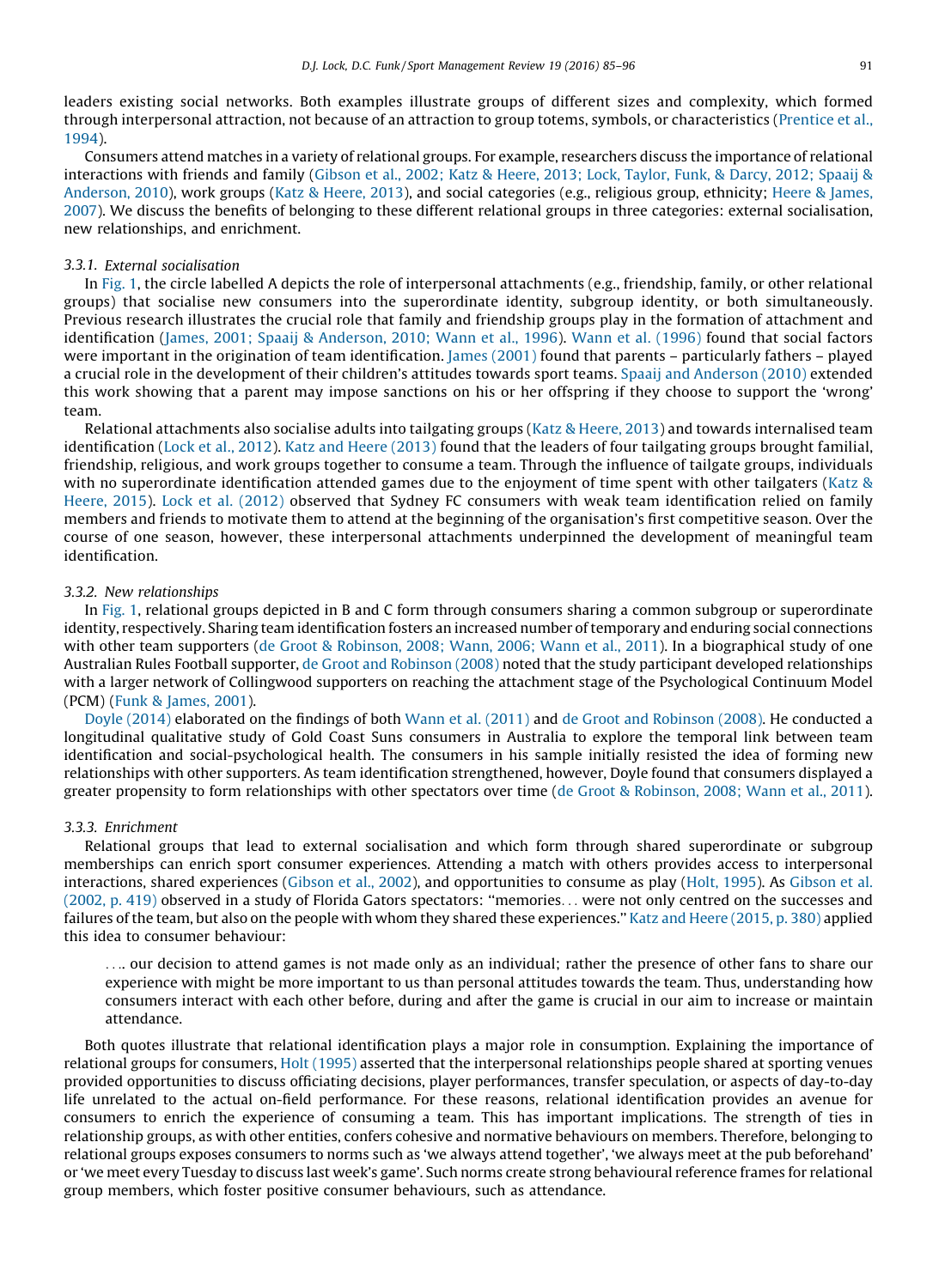#### 3.3.4. Limitation

Relational group identities are central to the self-concept of humans as they satisfy crucial needs for belonging, meaningful social interaction, and discussion (cf. [Lickel](#page-11-0) et al., 2000). However, during sport attendance, relational groups do not place a consumer into larger collective entities through which he or she can obtain the benefits available at superordinate or subgroup level.

#### 4. Relations between multiple in-group identities

Existing work on superordinate, sub and relational group identification illustrates that sport consumers can acquire varied self-concept benefits from membership of multiple in-groups. Superordinate identification provides intergroup distinctiveness in relation to other teams, a sense of coherence, and reduced subjective uncertainty. Subgroups provide a sense of community, opportunities to self-classify, and a source of intergroup distinctiveness, all of which reduce subjective uncertainty in relation to the superordinate identity. Relational identification socialises consumers into the superordinate identity, leads to new relationships, and enriches consumption experiences, which foster a sense of belonging. However, these benefits do not operate in isolation; rather, they contribute to a consumer's self-concept in concert.

In a recent qualitative study, Delia [\(2015\)](#page-10-0) explored how consumers used multiple external group memberships to BIRG or blast. She found that prior to, during, and after matches, the complex repertoire of group memberships to which consumers belonged combined into a simpler identity structure. This finding aligns closely with research in management, which shows that multiple in-group identities complement one another in a person's self-concept(Sluss & [Ashforth,](#page-11-0) 2008). Describing this proposition, Sluss and [Ashforth](#page-11-0) (2008, p. 817) posited: ''the key [to managing multiple in-group identities] is not to promote the salience of one identity at the expense of the other.'' Instead, managing the potency of multiple in-group identities, appropriately, stems from conceptualising them as individually important, yet complementary facets of a person's selfconcept. This argument assumes, however, that each group membership is meaningful to a consumer. Therefore, it omits a crucial facet, which contributes to the effect of superordinate, sub or relational groups on consumption:the importance of an identity in a consumer's self-concept.

Reed [\(2002\)](#page-11-0) proposed a marketing theory of identity salience outlining that the (1) self-importance and (2) relevance of a group membership govern its effect on consumer behaviour<sup>3</sup>: (1) Self-importance relates to the extent that a group identification is a central (i.e., strong) or peripheral (i.e., weak) part of a consumer's self-concept. Previous research suggests that internalised group identification increases involvement and behaviour towards sport organisations (Funk & [James,](#page-11-0) [2004](#page-11-0)). (2) Relevance describes the influence of social context on the activation of an identity in a person's working selfconcept. For example, attending a match, discussing a team with friends or attending an organisational event each provide a relevant social context leading to the activation of a superordinate identity. Self-important group memberships relate to a broader range of contextual circumstances. As such, a high level of self-importance, in relation to any in-group identity, amplifies its relevance and the propensity that it will influence behaviour across a range of social contexts.

The duration of group membership also relates to the self-importance of a consumer's identification at superordinate, sub and relational levels. Katz and Heere [\(2015\),](#page-11-0) Bagozzi and [Dholakia](#page-10-0) (2006b), and Lock et al. [\(2012,](#page-11-0) 2014) found that the importance of identification with tailgates, subgroups, and teams increased over time. As Funk and James [\(2001,](#page-11-0) p. 121) stated: ''it seems unlikely that a person wakes up one day and finds that he or she is a loyal fan.'' In the same sense, it seems unlikely that a person wakes up one morning and realises he or she is staunchly committed to a sub or relational group. While the duration of involvement in a sub or relational group contributes to its self-importance, we stress that different consumers will develop identification at varying rates, based on individual characteristics, personal experiences, and the nature and composition of the entity to which they belong.

Therefore, we adopt Sluss and [Ashforth's](#page-11-0) (2008) argument in relation to the complementary benefits of membership at each level, along with a caveat, stipulating that the self-importance of different in-group memberships mediates their influence on behaviour. For this reason, we do not posit that one level or type of group exerts the strongest influence on consumer behaviour. If identification with a superordinate, sub, or relational group occupies a peripheral position in a person's self-concept, itis unlikely to be a strong reference frame for his or her decision-making. As research illustrates, weak identification relates to a lack of behavioural loyalty from consumers because it is not self-important (Wann & [Branscombe,](#page-11-0) [1990](#page-11-0)). It follows, therefore, that unimportant sub and relational group identities exert a minimal effect on behaviour as well. Conversely, belonging to superordinate, sub or relational groups that occupy a central and meaningful place in a consumer's self-concept likely exerts strong normative forces on consumption. This has significant implications for the effect of multiple in-group memberships on a consumer's identification with, and behaviour towards, the superordinate group.

#### 5. Multiple In-group Identity Framework applications

The literatures we have drawn upon to develop the MIIF illustrate that sport consumers may belong to multiple in-groups within a superordinate identity. Approaching consumer identity processes in this manner opens us to a complex series of

Reed (2002) also outlined a third facet relating to identity salience: diagnosticity. This concept describes the extent that in-group norms and values provide sufficient content to evaluate an object in a relevant social context. We do not discuss diagnosticity as it is beyond the scope of the MIIF.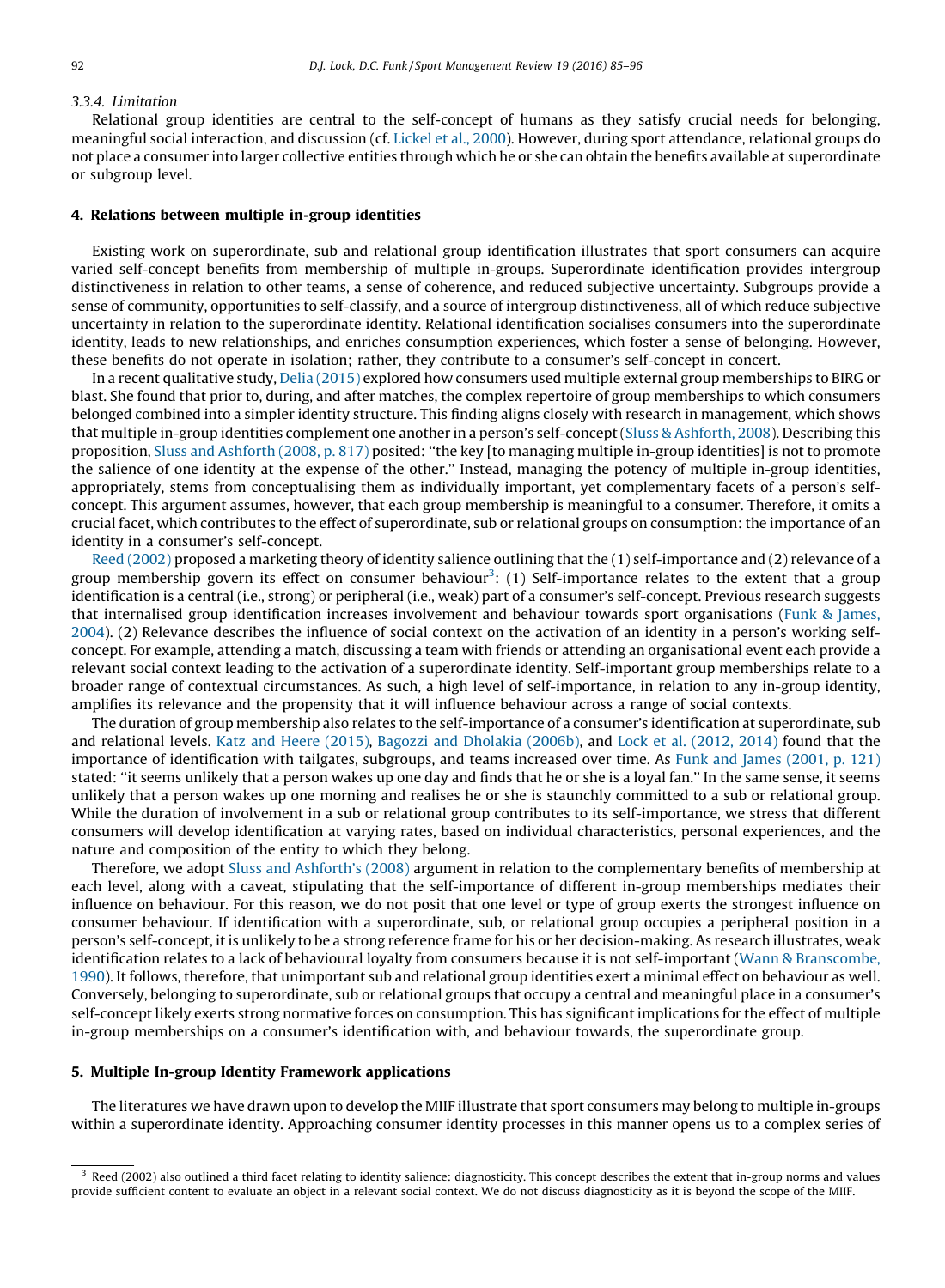interrelationships and interactions, which creates a conceptually and methodologically challenging task for researchers. However, the MIIF provides a framework within which to develop a more holistic picture of the way in which individuals use different groups to derive a variety of self-concept benefits, enrich sport consumption experiences, and consume sport teams. The next section explores two potential research applications of the MIIF in relation to sport consumer identity processes and social psychological health. We also advocate for researchers to probe problems, oversights, and issues with the levels and types of group underpinning the MIIF.

#### 5.1. Consumer identity processes

Research on the effect of external groups and subgroup identification has gathered momentum (Heere & [James,](#page-11-0) 2007; Katz & [Heere,](#page-11-0) 2013; Tyler, 2013). Researchers have shown that consumer identity processes are more complex and multifaceted than the majority of team identification research portrays. The MIIF provides two opportunities to advance current theoretical understanding in this domain. First, researchers can probe the temporal development of consumer relationships with groups at the superordinate, sub and relational levels. Second, researchers can study the growth and management of specific consumer groups.

First, there is an opportunity to explore the temporal trajectory of superordinate, sub and relational groups. There is evidence providing initial insights into the development of tailgating groups and team identification (Katz & [Heere,](#page-11-0) 2015; Lock et al., [2012,](#page-11-0) 2014). However, through the MIIF, researchers can explore how a person's multiple in-group memberships interrelate, interact, and develop over time. This would allow researchers to explore how time and context influence the ways in which consumers use multiple in-groups to satisfy different self-concept needs. It would also allow researchers to investigate questions, such as:

- (a) Do sub and relational group identities become more important during periods of team failure?
- (b) During periods of success, how do sub and relational groups extend the experiences of BIRGing and vicarious achievement in relation to sport teams?
- (c) How does the stage of season influence a consumer's interactions with groups at superordinate, sub and relational levels?
- (d) To what extent do rivalries affect the manner in which consumers interact and engage with superordinate, sub and relational groups?

Such research can provide new insights into the effects of different in-group identities on consumer loyalty and behaviour. Prior research using social network analysis to explore subgroup patterns emerging via social media is a promising start for research of this kind (Clavio, Burch, & [Frederick,](#page-10-0) 2012).

Second, the example of Blatchy's Blues demonstrates that a relational group embodying an image of celebration, mateship, and distinctive clothing can provide an attractive proposition for other consumers. Through a ticketing package, and ongoing consultations with the group's founder, the NSWRL turned a relational group of 24 friends into an iconic subgroup consisting of 15,000 supporters. Researchers might explore the potential issues that arise from working with sub and relational groups to develop attractive identities to which other consumers aspire. Blatchy's Blues succeeded due to a marketing campaign targeted at a specific stadium section area, which evolved the distinctive symbols and ideology of a friendship group. The extent that marketing actions can influence sub and relational group development presents a fascinating agenda for future applications of the MIIF.

Tempering these recommendations, researchers might also pay attention to the way in which different sub and relational groups interact and relate to one another. [Wakefield](#page-11-0) and Wann (2006) provided insight into dysfunctional sport consumers by exploring the characteristics of deviant spectators. The MIIF provides additional insights into the potential variety of identities and intergroup relations that might exist within a superordinate identity. Understanding the dynamics that exist between contrasting subgroups (e.g., [Bernache-Assollant](#page-10-0) et al., 2011) and relational groups provides an important area for theoretical development in this domain.

#### 5.2. Social-psychological health

Evidence for the positive impact of superordinate identification on social and psychological health provides strong support for the benefits of consuming team sport [\(Branscombe](#page-10-0) & Wann, 1991; Inoue, Funk, Wann, Yoshida, & Nakazawa, 2015; [Wann,](#page-10-0) 2006; Wann & Polk, 2007; Wann et al., 2011). The MIIF provides an avenue to advance the team identification– social psychological health model (TISPH). Wann and his colleagues have found considerable support for the link between team identification and multiple social psychological wellbeing indicators. Outcomes range from a sport consumer's social connectedness to his or her belief in the trustworthiness of others. Yet, to date, this research draws exclusively on the effect of superordinate identification in the formation of temporary or enduring connections.

In the MIIF, we show that people identify with sub and relational groups for a variety of reasons. Furthermore, the groups within a superordinate identity provide qualitatively different self-concept benefits for consumers. Adding the complementary effects of belonging to subgroups (i.e., sense of community, self-classification, positive distinctiveness, and subjective uncertainty reduction), and relational groups (i.e., socialisation, new relationships and enrichment), provides an avenue to examine how these different self-concept benefits correlate with the social psychological health of consumers.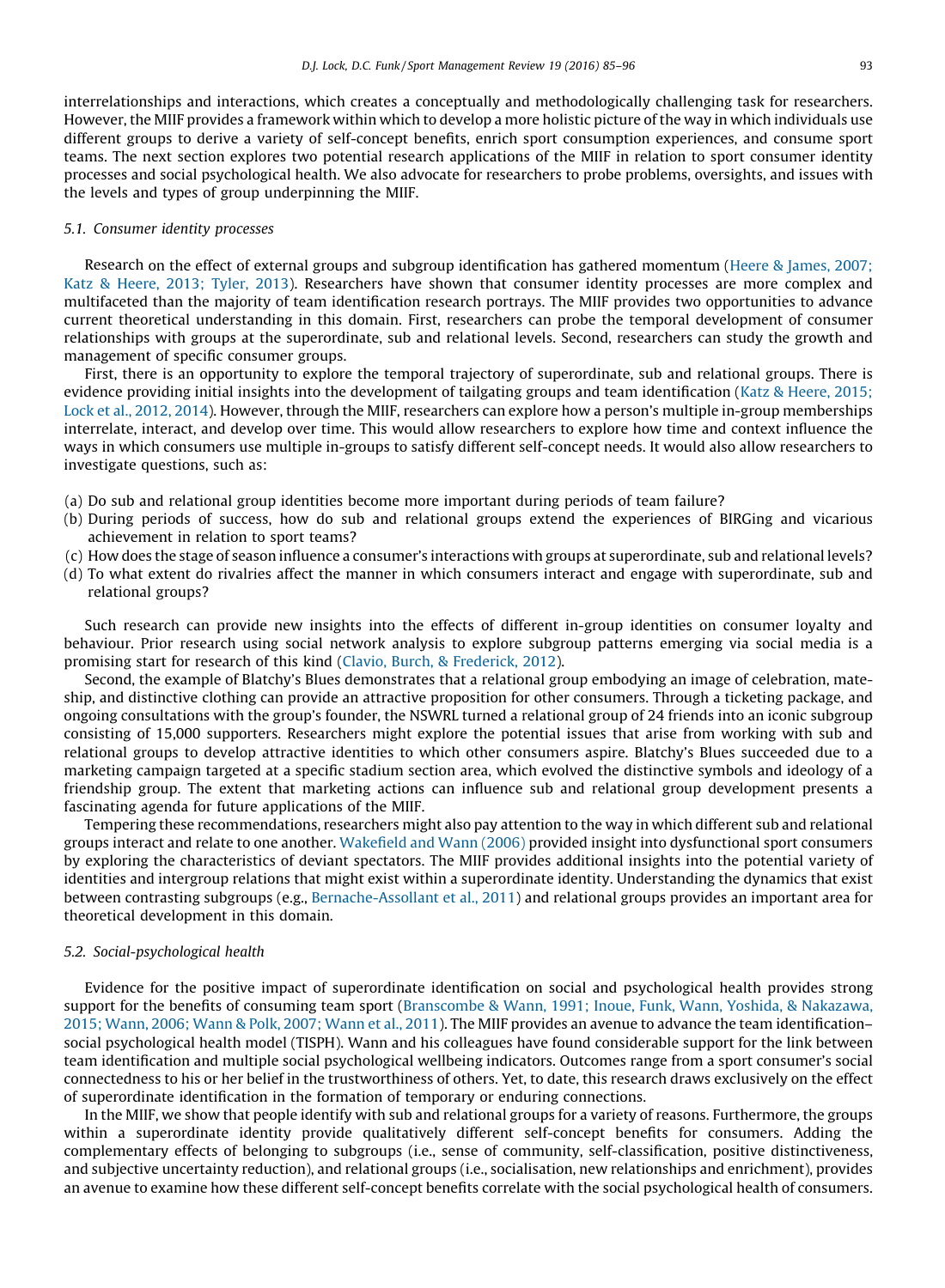It also flags a salient opportunity for researchers to start considering the role of offering social initiatives and programmes to leverage sub and relational groups as an aspect of corporate social responsibility.

#### 6. Managerial implications

Collective and relational groups potentially influence a range of consumer behaviours. In the following section, we consider how sport organisations might implement the ideas in the MIIF to take advantage of the complexity of a consumer's multiple in-group identities. This would underpin the development of products and services geared to foster subgroup membership and interpersonal attachment, in addition to the ubiquitous campaigns designed to foster superordinate identification (e.g., 'we are red', 'we are Geelong', and 'we are football'). Each recommendation capitalises on the notion that the multiple in-group identities we have described are independently important, yet act in a complementary manner to influence consumer behaviour in relation to the superordinate entity.

#### 6.1. Mix alterations to leverage multiple in-groups

Schemes to encourage sub and relational groups can apply to the times before, during, after, and in between consumption episodes. Sport organisations already offer packages for families to attend games. This follows the accepted logic that parents socialise children into long-term support (cf. James, 2001; Spaaij & [Anderson,](#page-11-0) 2010), or vice versa. Additionally, membership categories for particular stadium areas exist; however, management of these groups lacks a strong evidence base to underscore practice. Ticketing packages for friends or other relational group types do not occur frequently, which misses a strategic opportunity to capitalise on the interpersonal relationships consumers share. There is scope for sport organisations to think more expansively about the augmentation of season tickets and packages at reduced prices for consumers wishing to attend in the different forms of sub and relational groups described in this paper.

Delivering sales promotions via direct marketing channels that offer a price incentive for registration in different forms of sub and relational groups satisfies two important conditions for effective management. First, it acknowledges the caution espoused by other researchers in relation to managing entities that emerge organically (Katz & [Heere,](#page-11-0) 2015; Tyler, 2013). Over-management threatens to reduce member empowerment and, in turn, weakens the groups it intended to strengthen. Second, it offers a direct value incentive for consumers to buy long-term ticket packages in sub or relational groups. Providing consumers with an enticement to sign up with friends, family or other interpersonal attachments encourages behaviour in relational groups that lead to socialisation, new relationships, and the enrichment of consumer experiences. Enticing individuals to participate in groups exposes members to in-group norms, which exert an important influence on a consumer's team related behaviour.

For sport organisations lacking financial capacity, human resources, or technological skills to implement the schemes described, managers might consider the inclusion of promotional materials delivered via existing communication channels (e.g., email, social media, websites or newsletters, etc.) that promote the positive aspects of participation in sub and relational groups. In addition, family or mate-ship days might present a useful approach to foster meaningful interactions between consumers and boost attendance figures. Offering sales promotions on food or beverage purchases to consumers attending with friends and family could provide an additional incentive.

#### 6.2. Relationship marketing

Building on the manipulation of mix variables, organisations might use the group registrations data (using an opt-out sign-up procedure when groups purchase tickets) to build relationships that go beyond traditional customer relationship management, database, and direct marketing efforts (Vivek, Beatty, & [Morgan,](#page-11-0) 2012). Typical relationship marketing approaches concentrate on leveraging engagement between organisation and consumer, different consumers, or businessto-business. By creating database entries, which represent different sub and relational groups, sport organisations can communicate with relational and subgroup members collectively. Organisations could (a) communicate with groups through a nominated leader (cf. Katz & [Heere,](#page-11-0) 2013) or (b) with group members collectively.

This moves beyond traditional consumer relationship programmes that target individuals, towards a new realm of reward-based systems aimed at sub and relational group loyalty (e.g., ticketing manipulations for group purchase). Instead of manipulating in-group norms, practices, or rituals this relationship-based approach rewards consumers for participating in sub or relational groups. In an optimal scenario, this would consist of a brief survey integrated into a database system that allows sub and relational group members to identify collective preferences (e.g., communication styles and ideal rewards, etc.). Based on these preferences, sport organisations could design niche merchandise offerings (e.g., limited edition articles, etc.), facility access (e.g., training, dressing rooms or suite access), or preferential news and information (e.g., based on preferences described above), to reward sub and relational groups for collective participation within the superordinate identity. Such incentives encourage consumers to participate in sub and relational groups. In turn, this incentivises group members to encourage one another to behave in sub and relational groups, which has potentially significant ramifications for the development of in-group norms, which are conducive to behaviour.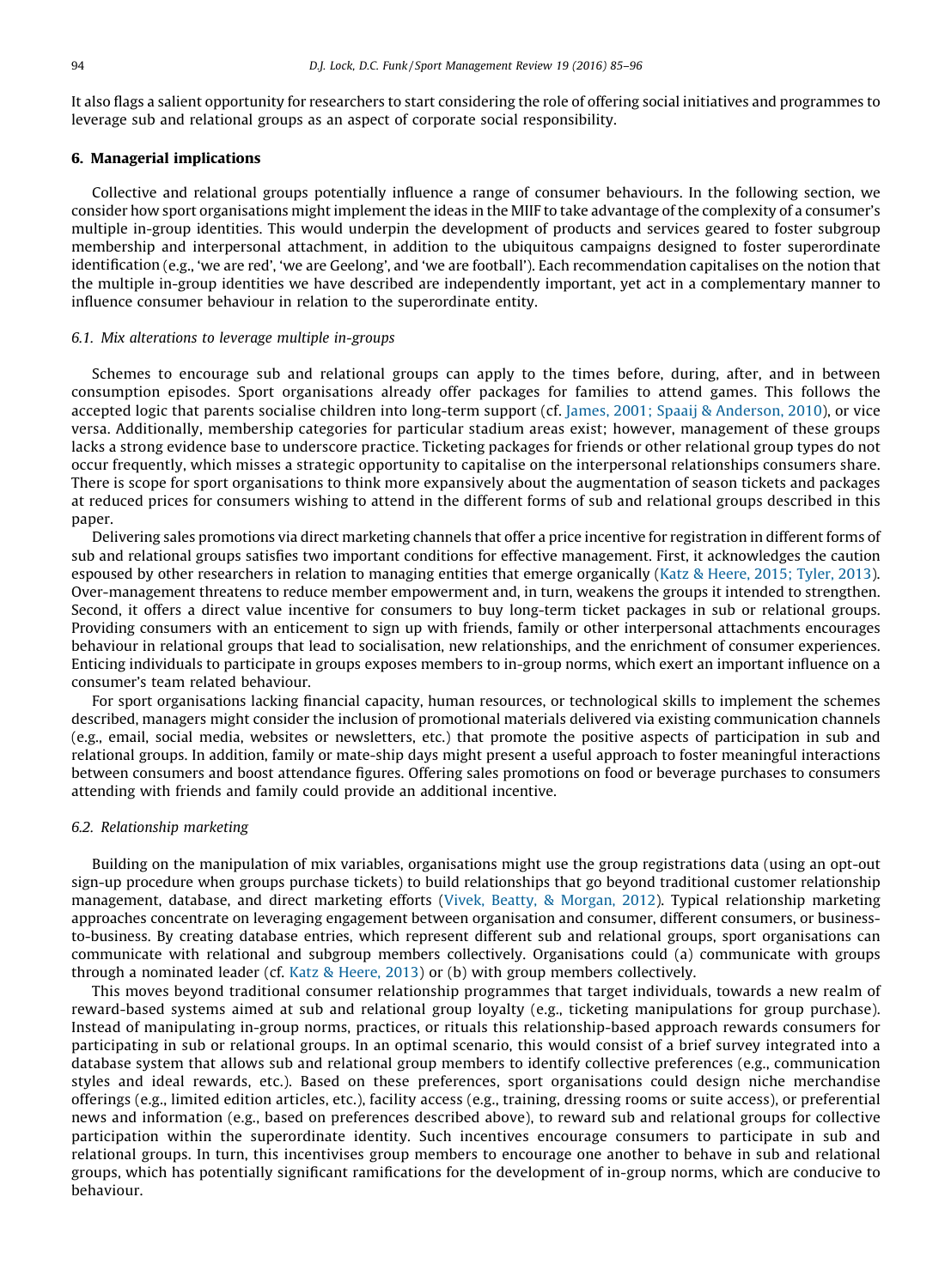#### <span id="page-10-0"></span>6.3. New subgroups

Sport organisations already make efforts to engage with members of dedicated groups, due to the level of their involvement and contribution to organisational revenues. The example provided by Bernache-Assollant et al. (2011), demonstrates that sport organisations must manage relationships with all consumer subgroups effectively. In this sense, sport organisations should consider the propensity of subgroups to influence behaviour beyond a limited focus on stadium sections. Family seating areas represent another definable part of sport stadia seating, yet minimal efforts to galvanise identity in these areas eventuates. While stadium sections play an indisputable role in adding core experiential elements, such as sound and colour, the social and psychological importance of sub and relational groups to individuals suggest benefit in seeking to recognise and leverage other collective identities in different sections.

#### 7. Conclusion

Sport consumers belong to multiple groups, which influence and shape their behaviour. In this paper, we advanced on initial insights into this phenomenon through the delineation of the MIIF. The framework consists of three levels of group membership: superordinate, sub, and relational. The three levels reflect what attracts a person to identify with a group and its level of inclusiveness in relation to the superordinate identity. At the subgroup level, consumers seek out satellite, stadium sections, and contrasting subgroups for a sense of community, to self-classify, gain distinctiveness, or subjective uncertainty reduction. In relational groups, consumers are socialised into the superordinate identity, build social relationships through the superordinate or subgroup identity, and enrich consumption experiences through meaningful interpersonal attachments. Together, each of these benefits illustrate that, in addition to the superordinate identification, consumers maintain choice and flexibility over the social relationships and subgroups they use to advance their self-concept and consumption experiences.

The multiple in-group identities a consumer maintains play an independently important, yet complementary role in sport consumption. Identifying purely with a superordinate sport organisation cannot meet the self-concept needs of all individuals. Consumers are humans and humans are motivated to satisfy multifaceted needs for identity and belonging (Baumeister & Leary, 1995). Sport offers a diverse range of identity-related benefits for individuals. Ultimately, the extent that identification with a sub or relational group influences a consumer's behaviour stems from its self-importance in his or her self-concept. Managers and marketers can use the MIIF as a conceptual basis to develop product and service offerings that add value to consumer experiences as a reward for participation in sub and relational groups. Adding value for sub and relational group participation places sport consumers within groups that exert a profound influence on consumption in addition to superordinate identification.

#### References

Abrams, D. (2009). Social identity on a national scale: Optimal distinctiveness and young people's [self-expression](http://refhub.elsevier.com/S1441-3523(15)00080-7/sbref0005) through musical preference. Group Processes & [Intergroup](http://refhub.elsevier.com/S1441-3523(15)00080-7/sbref0005) Relations, 12, 303–317.

Ashforth, B., & Mael, F. (1989). Social identity theory and the [organization.](http://refhub.elsevier.com/S1441-3523(15)00080-7/sbref0010) Academy of Management Review, 14, 20–39.

Aveni, A. (1977). The [not-so-lonely](http://refhub.elsevier.com/S1441-3523(15)00080-7/sbref0350) crowd: Friendship groups in collective behavior. Sociometry, 40, 96–99.

Bagozzi, R., & Dholakia, U. (2006a). Antecedents and purchase [consequences](http://refhub.elsevier.com/S1441-3523(15)00080-7/sbref0015) of customer participation in small group brand communities. International Journal of Research in [Marketing,](http://refhub.elsevier.com/S1441-3523(15)00080-7/sbref0015) 23, 45–61.

Bagozzi, R., & Dholakia, U. (2006b). Open source software user [communities:](http://refhub.elsevier.com/S1441-3523(15)00080-7/sbref0020) A study of participation in Linux user groups. Management Science, 52, 1099-1115. Baumeister, R.,&Leary,M.(1995). The need to belong: Desire for [interpersonal](http://refhub.elsevier.com/S1441-3523(15)00080-7/sbref0025) attachments as a fundamental human motivation. Psychological Bulletin, 117, 497–529. Bernache-Assollant, I., Bouchet, P., Auvergne, S., & Lacassagne, M. (2011). Identity [crossbreeding](http://refhub.elsevier.com/S1441-3523(15)00080-7/sbref0030) in soccer fan groups: A social approach. The case of Marseille

[\(France\).](http://refhub.elsevier.com/S1441-3523(15)00080-7/sbref0030) Journal of Sport & Social Issues, 35, 72–100. Bernache-Assollant, I., Lacassagne, M., & Braddock, J. (2007). Basking in reflected glory and blasting: Differences in [identity-management](http://refhub.elsevier.com/S1441-3523(15)00080-7/sbref0035) strategies between two

groups of highly identified soccer fans. Journal of Language and Social [Psychology,](http://refhub.elsevier.com/S1441-3523(15)00080-7/sbref0035) 26, 381–388. Boyle, B.,& Magnusson, P.(2007). Social identity and brand equity formation: A comparative study of collegiate sports fans. Journal of Sport [Management,](http://refhub.elsevier.com/S1441-3523(15)00080-7/sbref0040) 21, 497–520.

Branscombe, N., & Wann, D. (1991). The positive social and self-concept consequences of sports team [identification.](http://refhub.elsevier.com/S1441-3523(15)00080-7/sbref0045) Journal of Sport and Social Issues, 15, 115-127. Brewer, M. (1991). The social self: On being the same and different at the same time. [Personality](http://refhub.elsevier.com/S1441-3523(15)00080-7/sbref0050) and Social Psychology Bulletin, 17, 475–482.

Brewer, M., & Gardner, W. (1996). Who is this "We"? Levels of collective identity and [self-representations.](http://refhub.elsevier.com/S1441-3523(15)00080-7/sbref0055) Journal of Personality and Social Psychology, 71, 83-93. Brodsky, A., & Marx, C. (2001). Layers of identity: Multiple [psychological](http://refhub.elsevier.com/S1441-3523(15)00080-7/sbref0060) senses of community within a community setting. Journal of Community Psychology, 29, [161–178.](http://refhub.elsevier.com/S1441-3523(15)00080-7/sbref0060)

Cialdini, R., Borden, R., Thorne, A., Walker, M., Freeman, S., & Sloan, L. (1976). Basking in reflected glory: Three (football) field studies. Journal of [Personality](http://refhub.elsevier.com/S1441-3523(15)00080-7/sbref0065) and Social [Psychology,](http://refhub.elsevier.com/S1441-3523(15)00080-7/sbref0065) 34, 366–375.

Cialdini, R., & Richardson, K. (1980). Two indirect tactics of image [management:](http://refhub.elsevier.com/S1441-3523(15)00080-7/sbref0070) Basking and blasting. Journal of Personality and Social Psychology, 39, 406–415. Clavio, G., Burch, L., & Frederick, E. (2012). Networked fandom: Applying systems theory to sport Twitter analysis. International Journal of Sport [Communication,](http://refhub.elsevier.com/S1441-3523(15)00080-7/sbref0075) 5, [522–538.](http://refhub.elsevier.com/S1441-3523(15)00080-7/sbref0075)

Deaux, K. (1993). [Reconstructing](http://refhub.elsevier.com/S1441-3523(15)00080-7/sbref0080) social identity. Personality and Social Psychology Bulletin, 19, 4–12.

de Groot, M., & Robinson, T. (2008). Sport fan attachment and the [psychological](http://refhub.elsevier.com/S1441-3523(15)00080-7/sbref0085) continuum model: A case study of an Australian football league fan. Leisure/Loisir, 32, [117–138](http://refhub.elsevier.com/S1441-3523(15)00080-7/sbref0085).

Delia, E. (2015). The [exclusiveness](http://refhub.elsevier.com/S1441-3523(15)00080-7/sbref0090) of group identity in celebrations of team success. Sport Management Review, 18, 396–406.

Dimmock, J., & Grove, R. (2006). [Identification](http://refhub.elsevier.com/S1441-3523(15)00080-7/sbref0095) with sport teams as a function of the search for certainty. Journal of Sports Sciences, 24, 1203–1211.

Doyle, J. (2014). Rise up suns: A longitudinal study of sport fan development. [Queensland:](http://refhub.elsevier.com/S1441-3523(15)00080-7/sbref0100) Griffith University, Gold Coast.

Elsbach, K., & Bhattacharya, C. (2001). Defining who you are by what you're not: Organizational [disidentification](http://refhub.elsevier.com/S1441-3523(15)00080-7/sbref0105) and the National Rifle Association. Organization Science, 12, [393–413](http://refhub.elsevier.com/S1441-3523(15)00080-7/sbref0105).

Fink, J., Trail, G., & Anderson, D. (2002). An examination of team [identification:](http://refhub.elsevier.com/S1441-3523(15)00080-7/sbref0110) Which motives are most salient to its existence? International Sports Journal, 6, [195–207.](http://refhub.elsevier.com/S1441-3523(15)00080-7/sbref0110)

Fisher, R., & Wakefield, K. (1998). Factors leading to group [identification:](http://refhub.elsevier.com/S1441-3523(15)00080-7/sbref0115) A field study of winners and losers. Psychology and Marketing, 15, 23-40.